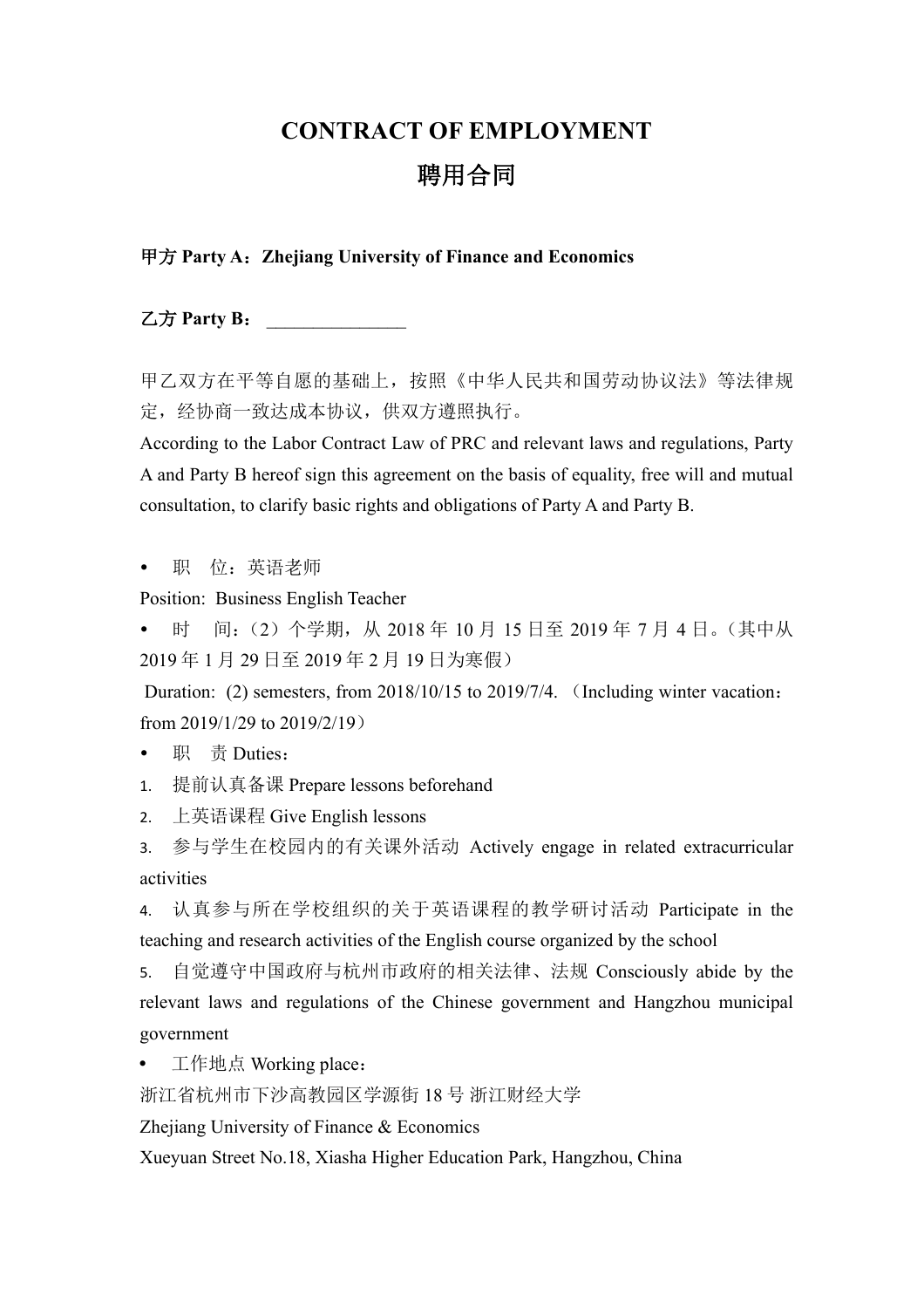#### 一、工作时间 **Working Hours**

1、乙方根据甲方的教学工作时间参与工作,正常情况下周末休息。如遇甲方特 殊情况(如校庆、重要大型活动等),乙方在休息日仍需配合甲方,甲方也应在 此之前通知乙方。

Party B's teaching hours follow the requirements of the Party A. Normally, Party B shall have 2 off days on weekends. On certain occasions, Party B may need to work on an off day or other holiday (i.e. the anniversary of the working school, important activities etc.), Party A will give reasonable notice to Party B in advance. Party B may need to adjust the time when there is some special event and should inform Party A in advance.

2、乙方享有国家法定假日及学校安排的其他假日(节假日的时间应服从学校安 排)。乙方与甲方教师享受同样假期。

Party B enjoys national holidays and school holidays (the holidays should be subject to school arrangements).

3、甲方向乙方提供工作时间表。双方都应尽量避免更改时间表,工作时间表应用 英文清楚表述,包括班级数目、教室名称、上课时间等。如有变更应提前通知乙 方。

Party A should provide Party B with their updated weekly work schedule in advance. Both parties should refrain from changing the schedule. The schedule should be presented in English and clearly defined. Class number, room number, start time, and all scheduled days should be clearly provided to the foreign teacher with adequate notice of any changes.

#### 二、工作量 **Workload**

- 1、每周 16 课时(每课时 40 分钟)。
- 16 class hours/week (40 minutes=1 class hour).

2、乙方应遵守甲方所采用的与外籍教师管理和教学有关的工作制度和条例,并 在工作方面接受甲方的安排、指导、监督和评估。乙方应按课表准时上下课,不 得迟到早退,否则给予 50 元/次的罚款。

Party B shall observe Party A's work system and regulations concerning administration and teaching of foreign teachers and shall accept Party A's arrangement, direction,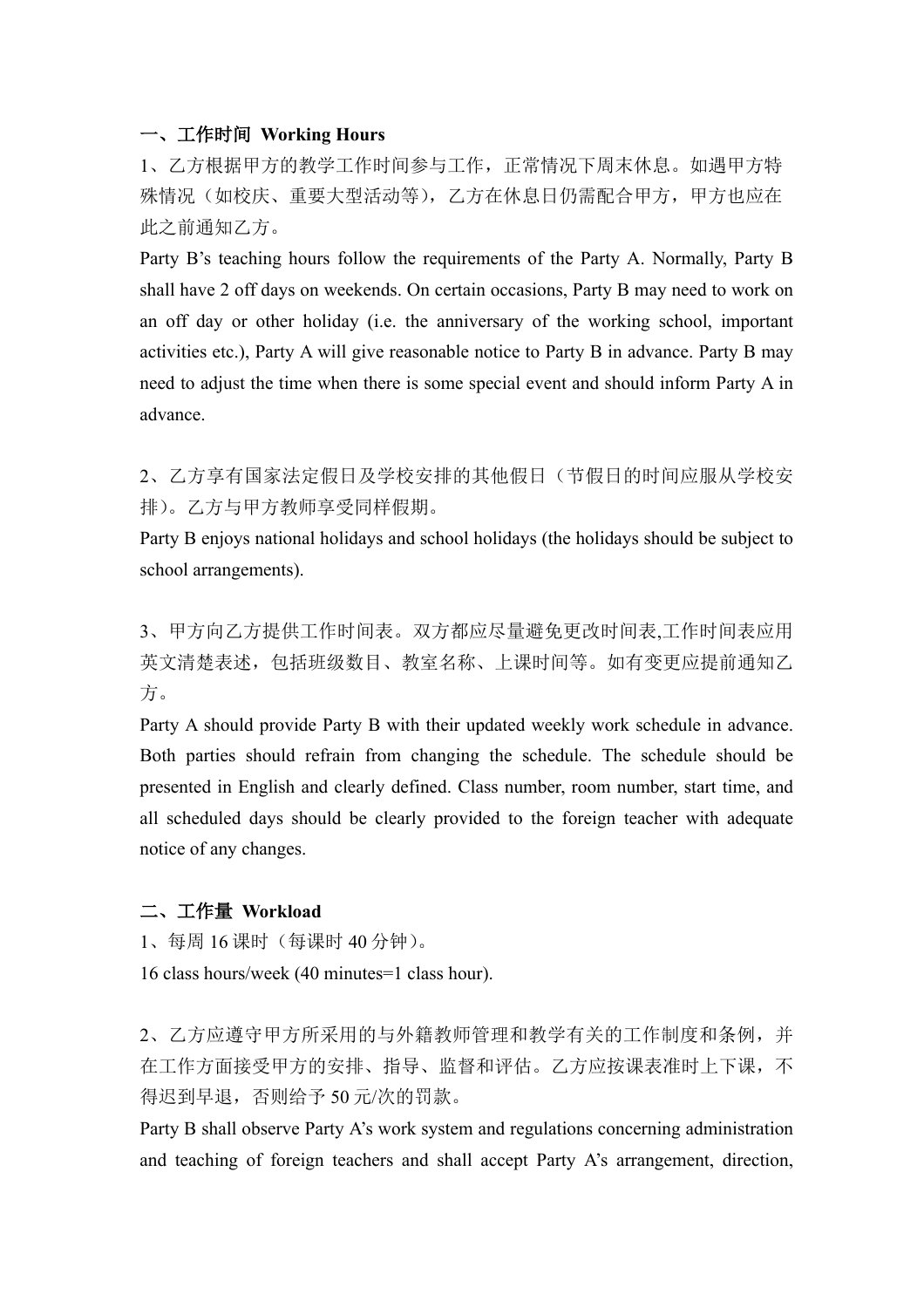supervision and evaluation in regard to his or her work. Party B should start and finish the class on time. Any late for class or leave earlier from Party B will receive the fine of 50 yuan/time.

3、未经甲方同意,乙方不得在其他地方兼职或兼任与甲方约定工作无关的其他 劳务。

Without Party A's consent, Party B shall not render service elsewhere or hold concurrently any post unrelated to the work agreed on with Party A.

#### 三、薪酬 **Salary and Benefits**

 $1$ 、薪水: 月薪人民币税后<br>  $\frac{1}{2}$ 元, 分 10 个月支付, 首次支付时间为 2018 年 10 月 10 日。

Monthly Salary: Y RMB after tax across 10 months. The first payment date will be on 2018/10/10.

2、住宿:甲方为乙方提供校内宿舍(包括一间卧室、一个卫生间),并于乙方抵 达学校前准备妥当,乙方于开学前抵达学校。住宿处的水电费由甲方承担。 Lodging: Party A offers a private two bedroom apartment on campus and should prepare it before Party B come to the school. Party B should settle down before the beginning of the semester. The electricity and water bills should be paid by Party A within a reasonable range.

3、机票: 甲方为乙方提供一次往返机票补贴(按照经济舱标准报销,最高补贴 额度不超过人民币 10,000 元)

Flight tickets: Party A provide Round-trip ticket allowance per academic year (up to a maximum of 10,000 RMB in accordance with the standard economy class).

4、健康保险:甲方为乙方购买来华人员综合医疗保险。该保险方案不能承担的 部分, 由乙方自行承担。

Health Insurance: Party A shall buy Party B Comprehensive Chinese Medical Insurance for Foreigners stay in China (Death insurance, Accidental disability insurance, Medical insurance for Accidental injury, Outpatient and Emergency Medical Insurance and Hospitalization and Medical Insurance are included in the protection scheme). Other parts should be borne by Party B.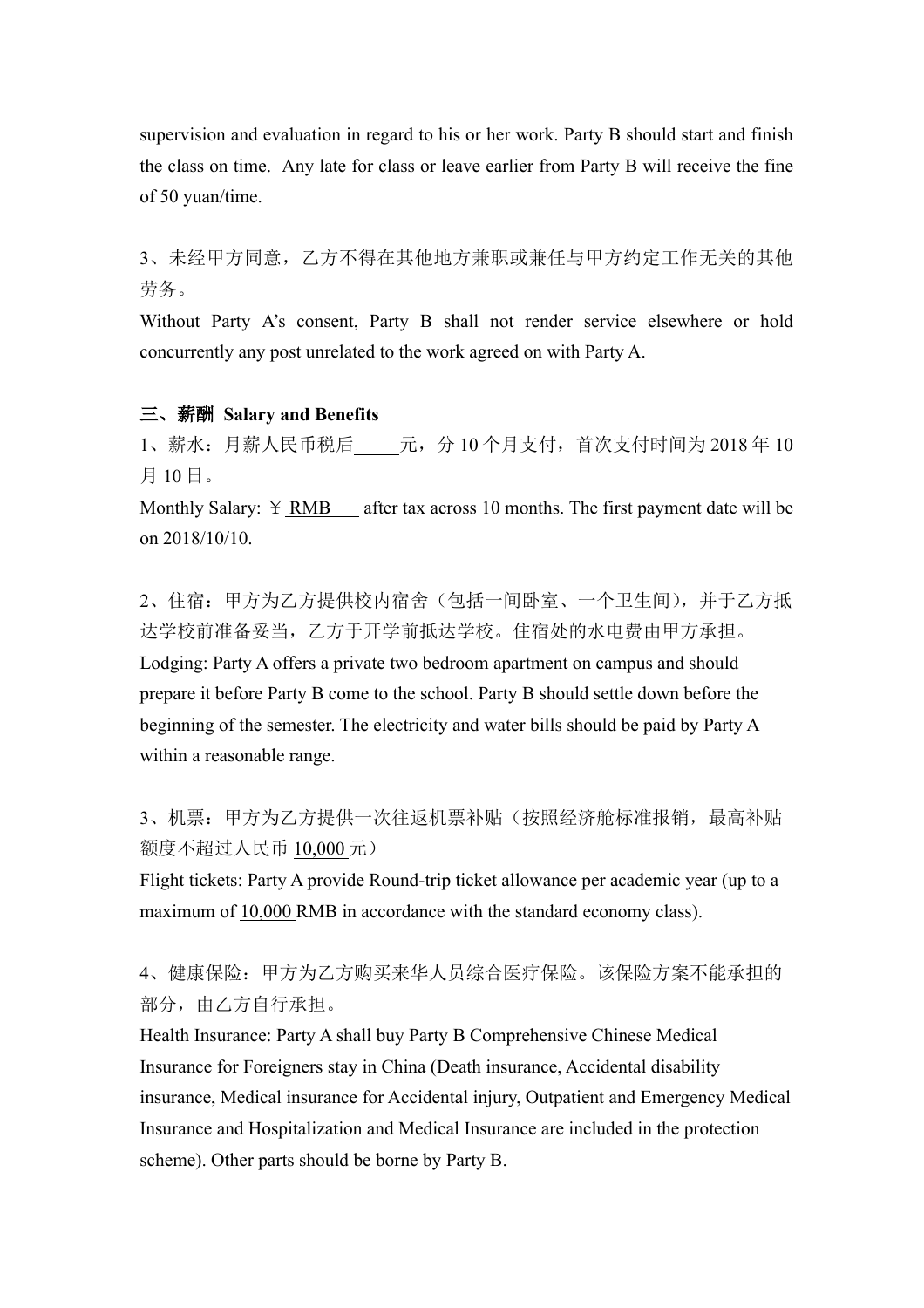5、乙方离校前须归还所有属于甲方的财产,并保证其完好无损,否则将支付赔 偿费用。

Party B should return all the belongings of Party A and ensure they are all in good conditions; otherwise Party B shall pay for the compensatory damages.

#### 四、签证 **Visas**

1、乙方入境前的签证手续和费用、入境之后的体检由乙方自行承担,入境之后 的外国人来华工作证、居留证件等手续及费用由甲方承担。

Party B's visa application fees and the expenses of Physical Examination shall be borne by Party B. After the entry into China, the expenses of Foreigners' Work Permits and Residence Permits shall be borne by Party A.

2、如果外教因自身原因未能获得 Z 签证入境而需要再次出境办理工作签证,所 有国内外产生的费用由外教自己承担。

If Party B fails to obtain a Z visa or needs to enter China again to process their Z visa, all expenses incurred at home and abroad will be borne by Party B.

3、乙方首次从上海机场或杭州机场来甲方校园时,甲方应向乙方提供接车服 务。

Party A shall provide pick-up services for Party B's first trip to Party A's campus either in Shanghai or Hangzhou Airport.

#### 五、请假 **Sick leave and other leave**

1、如果乙方生病,由医生证明后允许请病假,乙方在病假期间扣除实际缺课课 时费。如乙方病假持续 15 天,甲方可单方面中止合同。

Sick Leave: If Party B has been sick and obtained a note from the hospital that he/she could ask for sick leave, the absent classes allowance will be deducted. If Party B has been asked sick leave for a continuous 15 days, party A can terminate the contract.

2、如果在工作期间乙方因私人原因必须请假,则须由甲方同意并不得超过 15 天,否则学校将有权中止合同,请假期间的薪水按照请假的实际时间做相应扣 除;如果乙方无故玩忽职守或擅自离开学校,甲方有权扣除或者要求赔偿双倍工 资。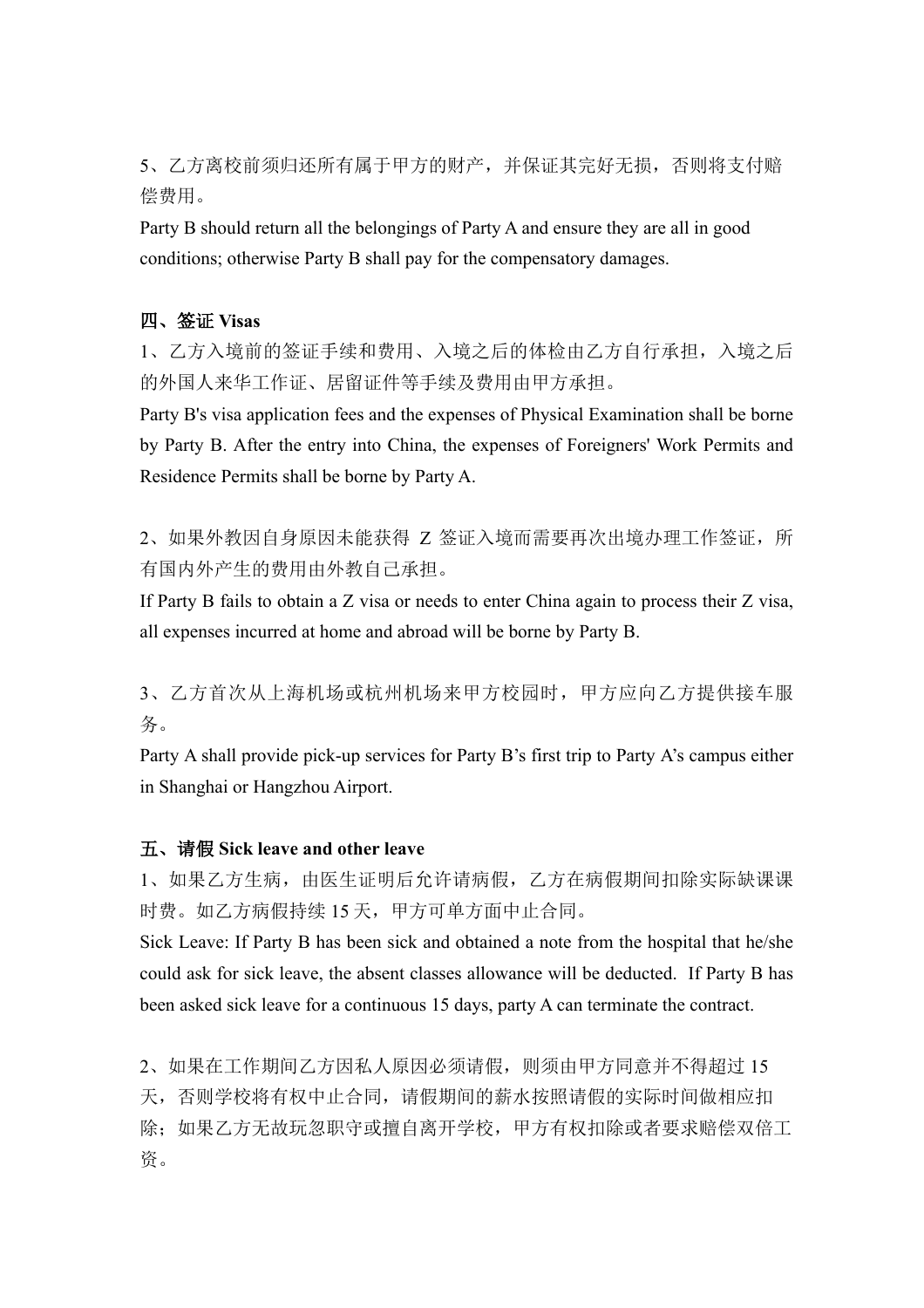Personal Leave: If Party B has to ask for personal leave, he/she must obtain the permission from the school in advance, and the days of personal leave should be no more than 15 days, or the school has the right to terminate the contract. The salary during the leave is deducted according to the actual days of the leave.

If Party B neglects work without permission, Party A shall have the right to fine Party B equal to his/her salary during those neglected days; if the employee neglects work for a continuous 3 weeks, Party A shall has the right to terminate the contract.

3、如果乙方出现意外无法正常工作,必须第一时间通知甲方。

If an accident or emergency prevents Party B from working on time, Party B should contact Party A as soon as possible.

### 六、合同的修改、解除和终止 **Revision, Cancellation and Termination of the Contract**

1、双方应遵守本合同,且未经双方同意,不得修改、解除或终止本合同。经双 方同意后,方可修改、解除或终止本合同。在达成一致意见前,双方仍应严格履 行本合同。

Both Parties should abide by the contract and should refrain from revising, cancelling, or terminating the contract without mutual consent. The contract can be revised, cancelled, or terminated with mutual consent. Before both parties have reached an agreement, the contract should be strictly observed.

2、在下述情况下,甲方有权以书面形式通知乙方解除合同:

Party A has the right to cancel the contract with a written notice to Party B under the following conditions:

(1) 未遵守中国法律,法规及相关条例。

Failure to comply with Chinese laws, regulations and relevant regulations.

(2) 参加与教师身份不符的宗教活动。

Engage in religious activities incompatible with the status of teachers.

(3) 违反外籍教师工作制度,相关管理及教学条例,且不接受甲方的工作安排和 工作指导,监督及评估。

Violation of foreign teachers working systems, related management and teaching regulations, does not accept the Party A's work arrangements and operational guidance, supervision and evaluation.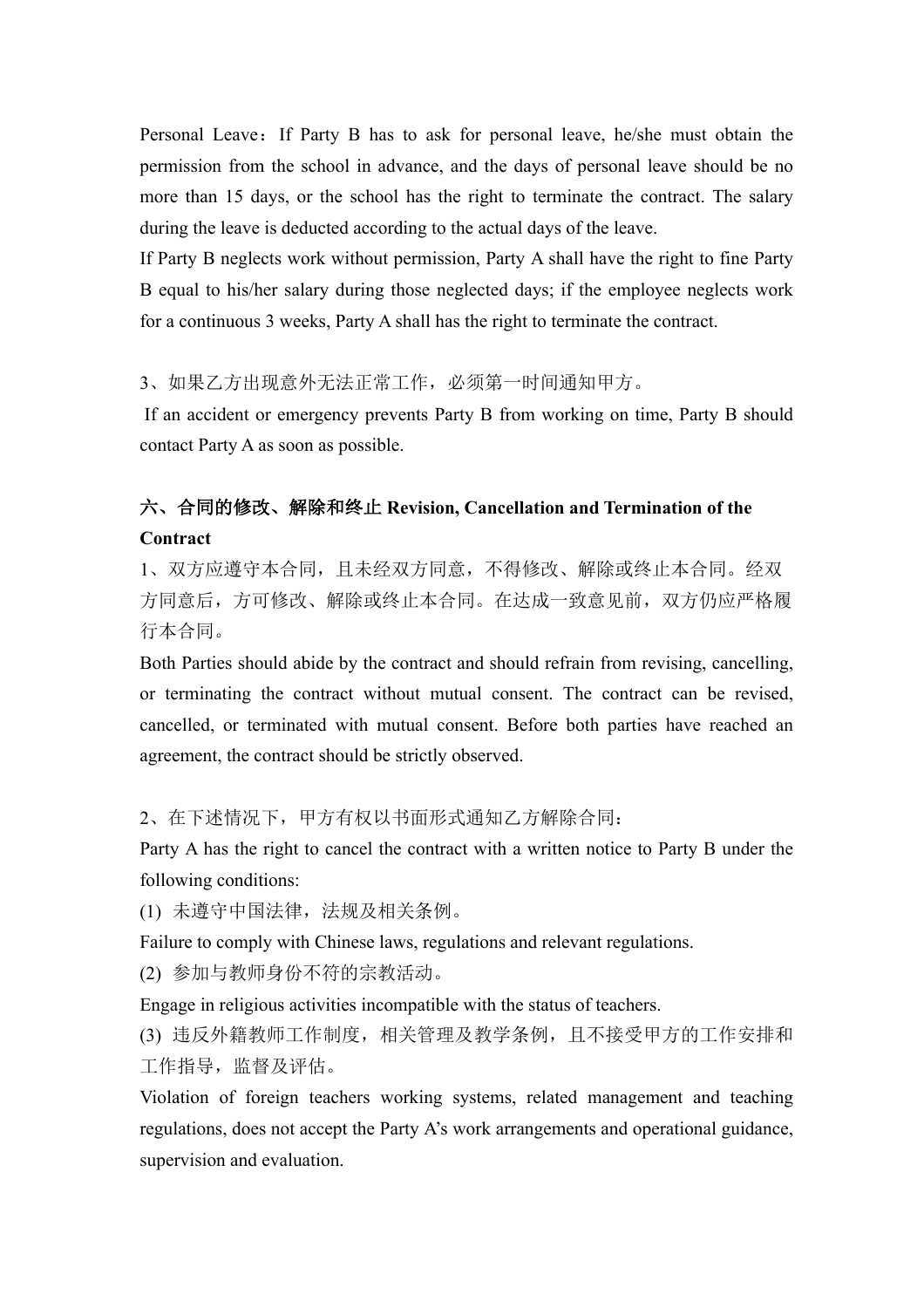(4) 未经甲方同意,做与甲方无关的兼职工作。

Without the consent of Party A, doing part-time work that has nothing to do with Party A.

(5) 未完成甲方安排的任务。

Failure to complete the tasks assigned by the Party A without prior warning.

(6) 未经甲方许可,在聘用期内,擅离教学岗位两次。

Without Party A's permission, absence from teaching positions during the time of employment, total for 2 times.

(7) 每学期上课迟到或早退(超过 15 分钟)三次。

Each semester late or leave early for class (more than 15 minutes), total for 3 times.

(8) 未经甲方许可,在聘用期内,随意调课。

Without Party A's permission, transfer courses in random during the time of employment.

3、在下述情况下,乙方有权以书面形式通知甲方解除合同:

Party B has the right to cancel the contract with a written notice to Party A under the following conditions:

(1) 甲方未按照约定时间向乙方支付相关款项。

Party A has not paid Party B as scheduled.

4、若一方不能履行合同或不能按规定履行合同义务,即一方违约,则违约方应 支付违约金人民币 9,000.00 元。

When either of the two parties fails to fulfil the contract or fails to fulfil the contract obligations according to the terms stipulated, that is, breaks the contract, it must pay a breach penalty of RMB 9,000.00 RMB.

5、本合同自双方签字之日起生效,合同期满时自动终止。若一方要求延长合同 期限,则必须在合同期满前向另一方提出相关要求,且经双方协商同意后签订新 合同。

This contract takes effect on the date signed by both parties and will automatically expire when the contract ends. If either of the two parties asks to extend the contract, it should forward its request to another party prior to the expiration of the contract, and sign the new contract with mutual consent.